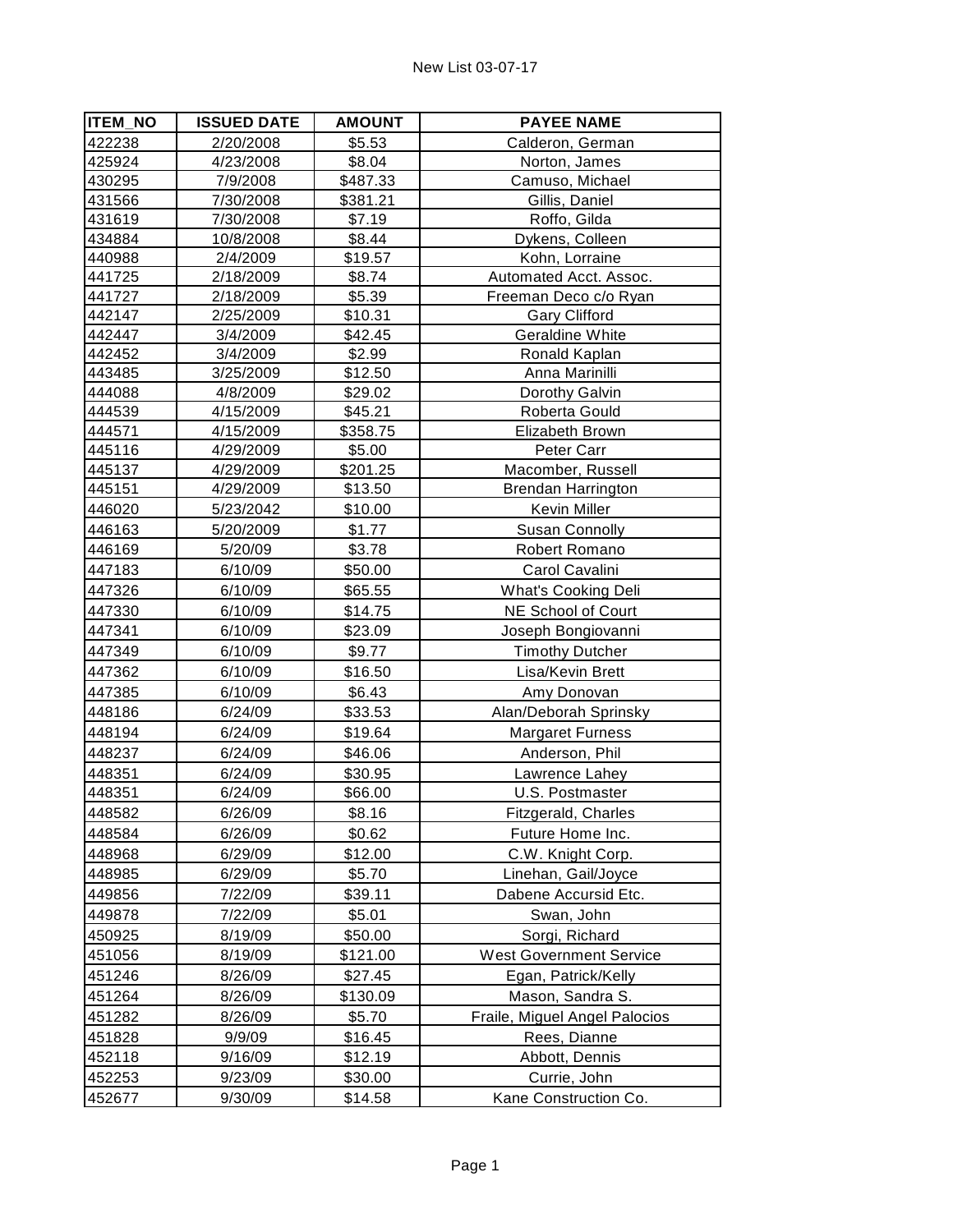| 452703 | 9/30/09   | \$9.37   | McManus, Maryellen                 |
|--------|-----------|----------|------------------------------------|
| 452812 | 9/30/09   | \$121.00 | <b>West Government Service</b>     |
| 453802 | 10/21/09  | \$5.00   | Charrette, Paul                    |
| 455069 | 11/11/09  | \$10.00  | Taylor, Raymond                    |
| 455332 | 11/18/09  | \$7.09   | Wood, John M.                      |
| 455701 | 11/25/09  | 10.00    | Montanez, Brandon                  |
| 455728 | 11/25/09  | 34.69    | O'Brien, Arleen F.                 |
| 455756 | 11/25/09  | 10.43    | Debay, Melynda                     |
| 455757 | 11/25/09  | 7.26     | Rowan, Shavon                      |
| 456089 | 12/2/09   | 47.50    | Trevisone, Mary E.                 |
| 456754 | 12/16/09  | 14.24    | Ostman, Gary                       |
| 456767 | 12/16/09  | 8.74     | Flanagan, David                    |
| 457239 | 12/23/09  | \$42.86  | Peterson, Kenneth                  |
| 458659 | 1/20/10   | \$15.94  | Huynh, Loc                         |
| 459128 | 2/3/10    | \$18.08  | <b>Braintree Water &amp; Sewer</b> |
| 459786 | 2/10/10   | \$145.00 | Maranville, Anne                   |
| 459806 | 2/10/10   | \$10.00  | Montanez, Brandon                  |
| 460283 | 2/24/10   | \$121.30 | Fall, Marjorie                     |
| 460423 | 2/24/10   | \$10.86  | Auntie Anne's (Cart)               |
| 460431 | 2/24/10   | \$13.98  | Anew Inc.                          |
| 460437 | 2/24/10   | \$24.74  | Folan, John J.                     |
| 460717 | 3/3/2010  | \$10.32  | Vitola, Karen                      |
| 461610 | 3/24/2010 | \$118.50 | Fall, Marjorie                     |
| 462023 | 3/31/2010 | \$15.00  | Bryne, Rosemary                    |
| 462262 | 4/7/2010  | \$177.94 | D & B Tree Service                 |
| 462332 | 4/7/2010  | \$1.75   | Tagrin, Janie                      |
| 462572 | 4/14/2010 | \$5.00   | Duffy, Joan                        |
| 462720 | 4/21/2010 | \$128.00 | Brady, Jean                        |
| 462953 | 4/21/2010 | \$13.23  | <b>DCFS Trust</b>                  |
| 463019 | 4/21/2010 | \$50.00  | King, Toni                         |
| 463303 | 4/28/2010 | \$20.00  | Carr, Justine                      |
| 463333 | 4/28/2010 | \$20.00  | Solimini, Chris                    |
| 463344 | 4/28/2010 | \$12.66  | Coughlan, Elizabeth/Evelyn         |
| 463346 | 4/28/2010 | \$5.23   | Frazier, Richard                   |
| 463354 | 4/28/2010 | \$201.50 | Metavante Corp                     |
| 1453   | 5/12/2010 | \$21.60  | Rodriguez Idaliz                   |
| 1799   | 5/19/2010 | \$9.25   | DONOVAN AMY M                      |
| 2226   | 5/26/2010 | \$399.22 | Hester E Martin                    |
| 2254   | 5/26/2010 | \$5.82   | Accursio P Dabene/Pa               |
| 2275   | 5/26/2010 | \$310.32 | Thoa Cran                          |
| 2596   | 6/2/2010  | \$21.91  | LAURA SALIBA                       |
| 2610   | 6/2/2010  | \$24.14  | Joel S Weinstein                   |
| 2613   | 6/2/2010  | \$32.08  | David E Schurga /Kar               |
| 2616   | 6/2/2010  | \$5.55   | <b>Randall Smith/Christ</b>        |
| 2617   | 6/2/2010  | \$6.08   | Stanley V Sterns/Sar               |
| 2620   | 6/2/2010  | \$6.22   | The Roman Catholic A               |
| 2639   | 6/2/2010  | \$32.32  | Eleanor Campanale                  |
| 3329   | 6/16/2010 | \$845.70 | Amoula, Kunjal/Almou               |
| 4028   | 6/25/2010 | \$1.82   | Yuxiu Lei                          |
| 5233   | 7/21/2010 | \$60.40  | BERNARD ROBERT F                   |
| 5497   | 7/28/2010 | \$5.75   | Hinwoon Wong                       |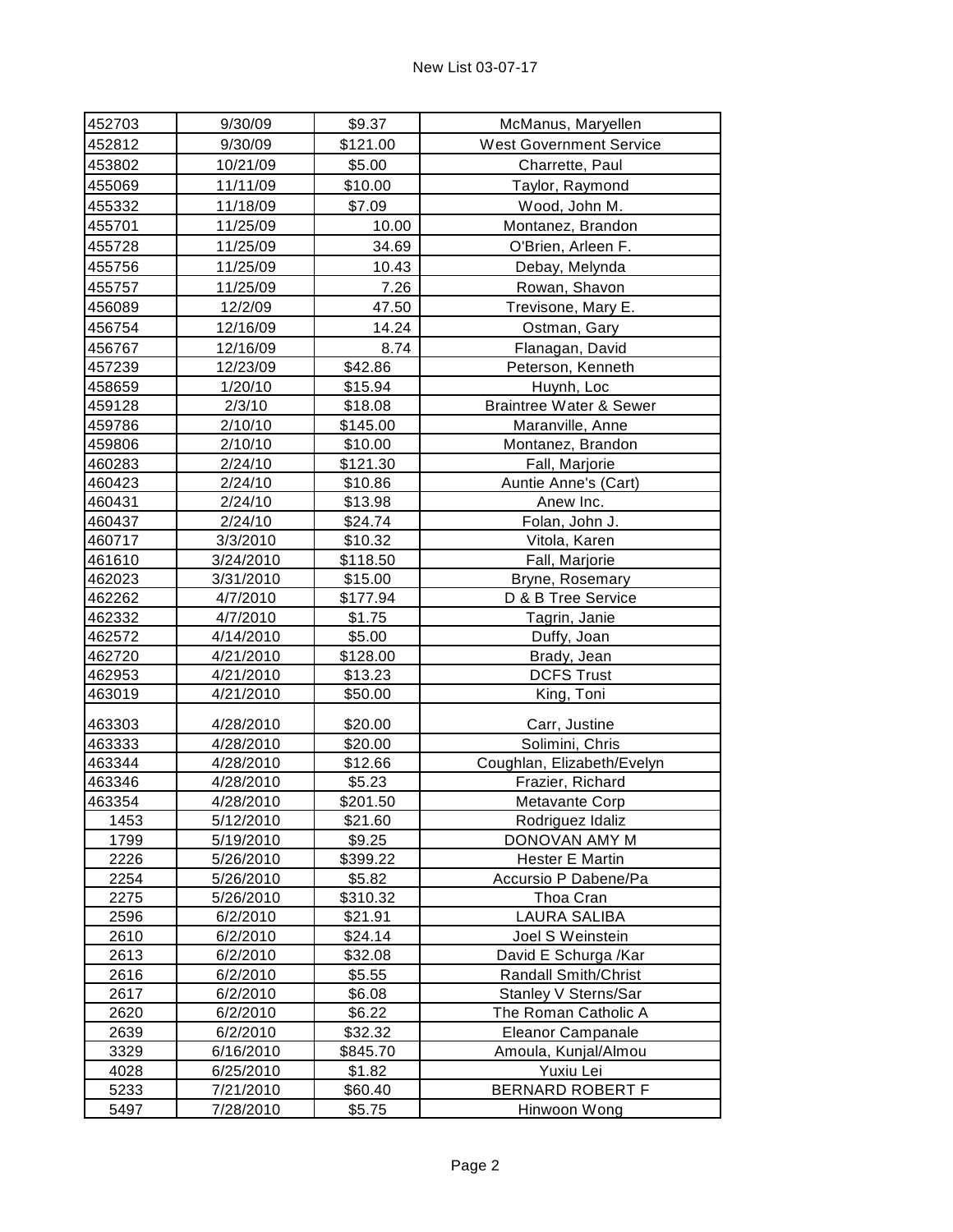| 5498  | 7/28/2010  | \$11.63     | Florence Hutchinson         |
|-------|------------|-------------|-----------------------------|
| 5508  | 7/28/2010  | \$83.19     | James A Hall                |
| 5517  | 7/28/2010  | \$1.30      | Derek G White               |
| 5556  | 7/28/2010  | \$9.15      | Soundara, Cheryl O          |
| 6147  | 8/11/2010  | \$10.00     | Henley, Jarad               |
| 6171  | 8/11/2010  | \$7.19      | Cox Jayne & Anastasi        |
| 6189  | 8/11/2010  | \$10.65     | McCarthy, Robert            |
| 6191  | 8/11/2010  | \$14.72     | Linehan, Gail L/Line        |
| 6193  | 8/11/2010  | \$12.10     | Toma, George A & Mar        |
| 6420  | 8/18/2010  | \$75.00     | Mass Assoc/Planning         |
| 6438  | 8/18/2010  | \$8.00      | Muldoon Michael             |
| 6772  | 8/25/2010  | \$5.91      | AMERAL RICHARD JASON        |
| 6790  | 8/25/2010  | \$12.28     | David P Freni               |
| 6797  | 8/25/2010  | \$57.92     | Janice A Gardner            |
| 6896  | 9/1/2010   | \$3.50      | Anime Network               |
| 7031  | 9/1/2010   | \$150.00    | <b>Mass Town Clerks Ass</b> |
| 7580  | 9/15/2010  | \$711.51    | O'Neill, Ryan E             |
| 7581  | 9/15/2010  | \$7.26      | Purpura, James V/Fil        |
| 7595  | 9/15/2010  | \$209.55    | Crowley James R/Crow        |
| 7875  | 9/22/2010  | \$54.59     | <b>MCCARTHY DEREK J</b>     |
| 8216  | 9/29/2010  | \$11.45     | KANE RYAN J                 |
| 8237  | 9/29/2010  | \$62.50     | MODESTINO KAREN G           |
| 8256  | 9/29/2010  | \$1,227.94  | Gloria Jeans Coffees        |
| 8274  | 9/29/2010  | \$111.66    | Hester, Joseph B/Hes        |
| 8673  | 10/6/2010  | \$8.75      | FASANELLI JOHN J            |
| 8704  | 10/6/2010  | \$75.00     | Page Christine              |
| 8812  | 10/6/2010  | \$1,900.00  | Xavus Solutions LLC         |
| 9719  | 10/27/2010 | \$10,820.00 | <b>Mass Teachers Retire</b> |
| 9765  | 10/27/2010 | \$10.00     | Sullivan, Donna             |
| 9996  | 11/3/2010  | \$75.00     | <b>Frechette Courtney</b>   |
| 10757 | 11/17/2010 | \$79.50     | Ahearn Edward               |
| 10767 | 11/17/2010 | \$250.00    | Archbishop Williams         |
| 11084 | 11/17/2010 | \$5.62      | <b>WORLDWIDE INC</b>        |
| 11378 | 11/24/2010 | \$10.80     | <b>Fantasia Nicole</b>      |
| 11410 | 11/24/2010 | \$58.28     | Graveline Bryan             |
| 12883 | 12/22/2010 | \$30.21     | NICKLAS ANDREW J            |
| 13375 | 1/5/2011   | \$5.00      | <b>KEKA ARJAN P</b>         |
| 13385 | 1/5/2011   | \$174.99    | Giuseppe Sanfilippo         |
| 13729 | 1/12/2011  | \$55.21     | ABRAHAM DAVID JAMES         |
| 14602 | 2/2/2011   | \$40.55     | Cohen Mary                  |
| 15160 | 2/9/2011   | \$60.63     | Paul J Holland              |
| 15163 | 2/9/2011   | \$143.60    | Alejandro N Carrasco        |
| 15170 | 2/9/2011   | \$90.84     | Alejandro N Carrasco        |
| 15183 | 2/9/2011   | \$23.86     | Kathryn D McGuckin          |
| 15189 | 2/9/2011   | \$54.50     | David S Monge               |
| 15205 | 2/9/2011   | \$106.09    | Dmitriy V Vanyukov          |
| 15206 | 2/9/2011   | \$122.05    | The Hanover Company         |
| 15642 | 2/16/2011  | \$581.95    | <b>Truck Guys Inc</b>       |
| 16152 | 3/2/2011   | \$125.00    | East Coast Gang Asso        |
| 17087 | 3/23/2011  | \$60.00     | <b>Berio Richard</b>        |
| 17125 | 3/23/2011  | \$36.56     | Dahlbeck Dwayne             |
| 17288 | 3/23/2011  | \$5,000.00  | <b>Ryder Truck Rental</b>   |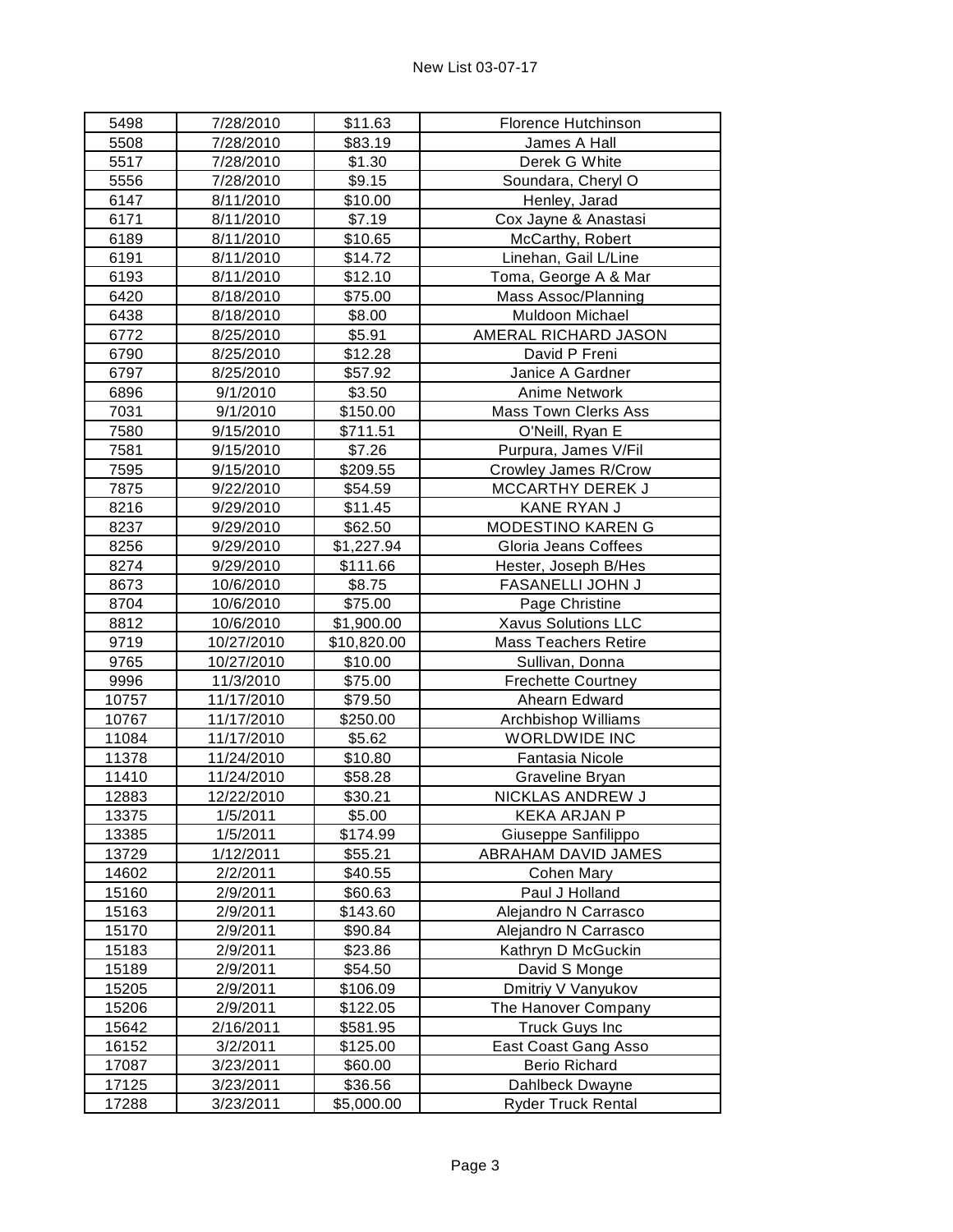| 17608 | 3/30/2011 | \$13.33  | Shannon Dennis O/Sha        |
|-------|-----------|----------|-----------------------------|
| 17609 | 3/30/2011 | \$6.54   | McMicken David/McMic        |
| 17611 | 3/30/2011 | \$9.37   | Delorenzo, Ruth T           |
| 17612 | 3/30/2011 | \$4.93   | Delorenzo, Ruth T           |
| 17948 | 4/6/2011  | \$36.25  | <b>STROUD VICTORIA M</b>    |
| 18503 | 4/20/2011 | \$88.75  | <b>CAMPANALE KAREN GENT</b> |
| 18551 | 4/20/2011 | \$101.35 | 4D Design Inc.              |
| 18563 | 4/20/2011 | \$96.12  | <b>Brittany J Hartz</b>     |
| 18771 | 4/27/2011 | \$10.00  | McCroken Edward             |
| 18831 | 4/27/2011 | \$400.01 | McDonough, John J/Mc        |
| 18860 | 4/27/2011 | \$10.31  | Treall, Eric/Treall         |
| 18861 | 4/27/2011 | \$713.52 | Treall, Eric/Treall         |
| 18885 | 4/27/2011 | \$20.00  | Sardano Michael             |
| 19171 | 5/4/2011  | \$6.10   | <b>COGILL SEAN E</b>        |
| 19174 | 5/4/2011  | \$6.24   | <b>WALSH HAROLD T</b>       |
| 19176 | 5/4/2011  | \$5.43   | <b>COGILL SEAN E</b>        |
| 19205 | 5/4/2011  | \$15.88  | <b>Scott D Powers</b>       |
| 19373 | 5/11/2011 | \$35.31  | Delpapa David               |
| 19420 | 5/11/2011 | \$10.00  | Gomez Peter                 |
| 19539 | 5/11/2011 | \$43.87  | <b>Perseus Distribution</b> |
| 19838 | 5/18/2011 | \$67.50  | McNeill Ken                 |
| 19896 | 5/18/2011 | \$241.87 | LAWRENCE BARBARA I          |
| 19925 | 5/18/2011 | \$6.52   | FLETCHER SHERRI A           |
| 19931 | 5/18/2011 | \$5.99   | KONSTANTOPOULOU FOTI        |
| 19932 | 5/18/2011 | \$5.71   | MCCORMACK JAMES HENR        |
| 19942 | 5/18/2011 | \$5.37   | SULLIVAN JOHN C             |
| 19945 | 5/18/2011 | \$6.72   | <b>ECKLER CHRISTOPHER J</b> |
| 19977 | 5/18/2011 | \$94.66  | Maria J McGuiggan           |
| 20309 | 5/25/2011 | \$27.50  | HINTHORNE BRIAN M           |
| 20326 | 5/25/2011 | \$9.06   | Kohr Lorraine               |
| 20332 | 5/25/2011 | \$7.51   | Hum, Wing G & Glayds        |
| 20345 | 5/25/2011 | \$5.50   | Whitcomb Jr. Robert         |
| 20471 | 5/25/2011 | \$53.00  | <b>Tattan Shane</b>         |
| 21447 | 6/22/2011 | \$41.95  | <b>Bennett Melonie</b>      |
| 21695 | 6/22/2011 | \$162.80 | <b>Thunberg Mildred</b>     |
| 21966 | 6/27/2011 | \$5.84   | LEONE DANIEL L JR           |
| 21997 | 6/27/2011 | \$56.25  | Luz Wanderley D             |
| 23091 | 6/30/2011 | \$64.00  | <b>Quincy Adams Garden</b>  |
| 23113 | 6/30/2011 | \$218.58 | Sullivan Tire Co. In        |
| 22671 | 7/6/2011  | \$14.29  | Christopher White           |
| 23256 | 7/20/2011 | \$22.50  | RINGIUS ADAM                |
| 23304 | 7/20/2011 | \$20.00  | Solimini, Chris             |
| 23309 | 7/20/2011 | \$10.00  | Lertchaiyapant, Jari        |
| 23311 | 7/20/2011 | \$25.00  | Backlund, Roland V          |
| 23313 | 7/20/2011 | \$10.00  | Newman Jr, Charles J        |
| 23333 | 7/20/2011 | \$12.50  | Sean F Pulera               |
| 23347 | 7/20/2011 | \$18.11  | Richard P Garvey Jr         |
| 23374 | 7/20/2011 | \$30.70  | Stephanie L Boulay          |
| 23407 | 7/20/2011 | \$45.00  | Sharon Fitzgerald           |
| 23614 | 7/27/2011 | \$12.34  | <b>MCGRATH STUDIOS PHOT</b> |
| 23972 | 8/3/2011  | \$7.73   | <b>Timothy Williams</b>     |
| 23973 | 8/3/2011  | \$44.13  | George Toma                 |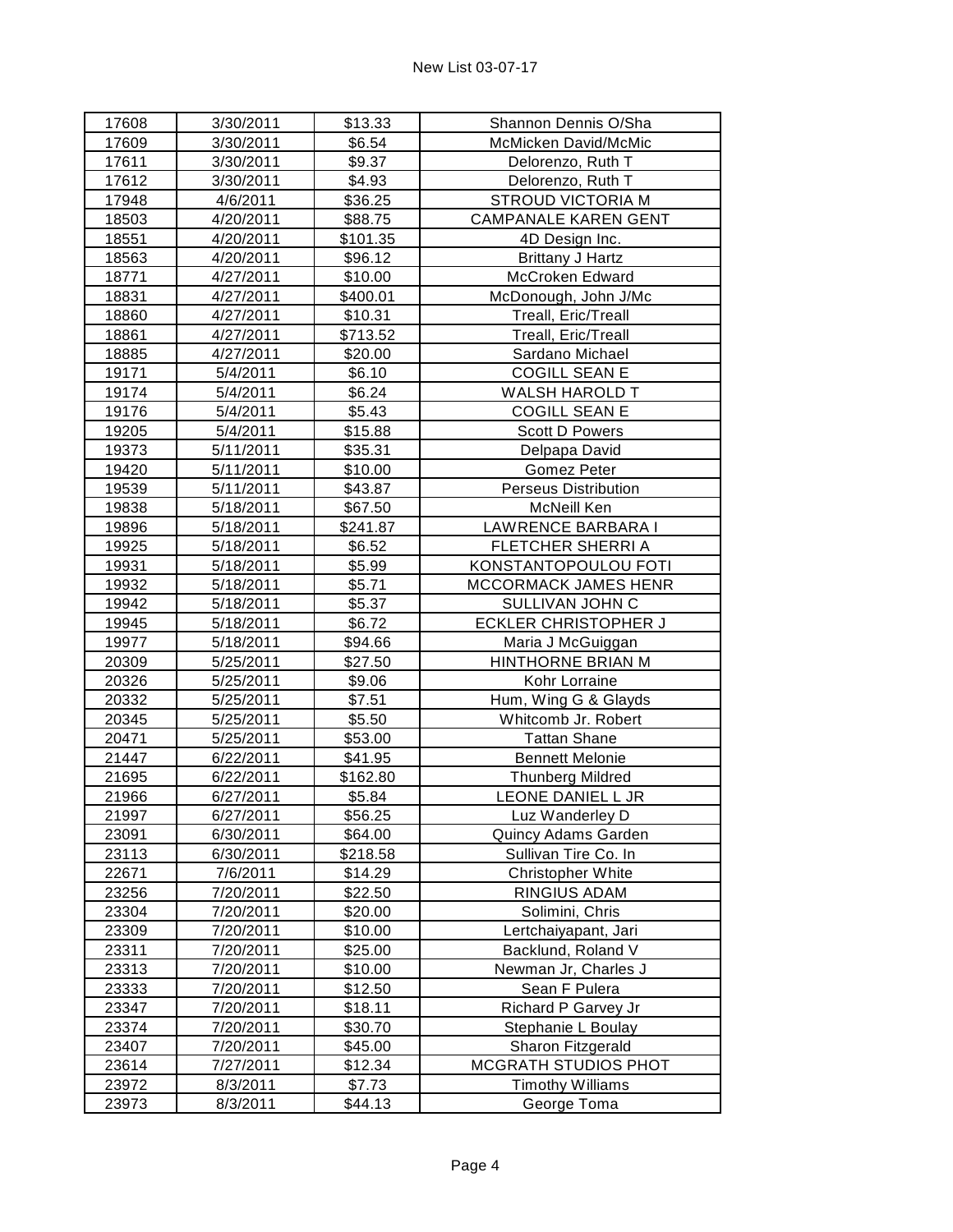| 24294 | 8/10/2011  | \$16.63    | Winston M Carmichael   |
|-------|------------|------------|------------------------|
| 24612 | 8/17/2011  | \$23.44    | <b>WARE BRIAN C</b>    |
| 24630 | 8/17/2011  | \$8.63     | Flaherty, John J/Fla   |
| 24650 | 8/17/2011  | \$184.20   | Donnelly, Margaret     |
| 24651 | 8/17/2011  | \$55.00    | Murphy, Mary J.        |
| 24655 | 8/17/2011  | \$55.00    | Ross, Dorothy          |
| 25013 | 8/24/2011  | \$40.00    | Provenzano Joseph M    |
| 25298 | 8/31/2011  | \$169.17   | MCDONOUGH, LORRAINE    |
| 25299 | 8/31/2011  | \$31.67    | MCDONOUGH LORRAINE M   |
| 26342 | 9/21/2011  | \$250.00   | Postmaster             |
| 26642 | 9/28/2011  | \$22.50    | MYERS JOHN D           |
| 26984 | 10/5/2011  | \$22.48    | <b>OGDEN JOHN S</b>    |
| 27036 | 10/5/2011  | \$8.45     | Allison E Juba         |
| 27503 | 10/12/2011 | \$60.00    | <b>Vosberg Chere</b>   |
| 27705 | 10/19/2011 | \$92.92    | C U LEASING CORP       |
| 27708 | 10/19/2011 | \$7.20     | FLAHERTY DANIEL M      |
| 27722 | 10/19/2011 | \$25.00    | Mary D Bronski         |
| 27741 | 10/19/2011 | \$27.66    | Baudilio M Vega        |
| 27745 | 10/19/2011 | \$115.99   | Braintree Laboratori   |
| 27751 | 10/19/2011 | \$162.49   | Matthew J Judge        |
| 27766 | 10/19/2011 | \$321.73   | Marissa R Hamel        |
| 28890 | 11/9/2011  | \$43.15    | Richard E Schnabel     |
| 28898 | 11/9/2011  | \$165.92   | Lianne E Eddinger      |
| 29068 | 11/16/2011 | \$31.00    | <b>Boc Elizabeth</b>   |
| 29142 | 11/16/2011 | \$132.65   | <b>Cutter Henry</b>    |
| 29256 | 11/16/2011 | \$150.00   | Lawrence Ann T         |
| 29402 | 11/16/2011 | \$55.00    | William Buchanan       |
| 29670 | 11/23/2011 | \$30.00    | Haber, Jason           |
| 29733 | 11/23/2011 | \$35.63    | <b>Brian White</b>     |
| 29734 | 11/23/2011 | \$53.37    | Eric Heroux            |
| 29959 | 11/30/2011 | \$76.00    | Desmond Colm           |
| 30151 | 11/30/2011 | \$138.00   | Joan LeClair           |
| 30449 | 12/7/2011  | \$12.08    | ADAMS KERRY A          |
| 30712 | 12/14/2011 | \$55.00    | <b>NESTMA</b>          |
| 30946 | 12/21/2011 | \$5.94     | Dyer Robert            |
| 31284 | 12/28/2011 | \$10.00    | Chisholm Thomas        |
| 31417 | 12/28/2011 | \$74.84    | <b>CU Leasing Corp</b> |
| 31418 | 12/28/2011 | \$79.05    | DEERY SEAN F           |
| 31429 | 12/28/2011 | \$9.87     | <b>MAHONEY NANCY E</b> |
| 31701 | 1/4/2012   | \$153.37   | <b>Brian M White</b>   |
| 32120 | 1/18/2012  | \$5.99     | <b>Erskine Eric</b>    |
| 32546 | 1/25/2012  | \$108.84   | LEWIS JOSEPH E JR      |
| 33624 | 2/15/2012  | \$4,903.08 | National Grid-Hydro    |
| 33625 | 2/15/2012  | \$5,860.73 | National Grid-Hydro    |
| 33638 | 2/15/2012  | \$274.00   | Kimberly J Mcilvene    |
| 33654 | 2/15/2012  | \$17.03    | Kenneth E Lytle        |
| 33665 | 2/15/2012  | \$34.43    | Michael J Franklin     |
| 35029 | 3/14/2012  | \$10.97    | Ronald A Draper        |
| 35365 | 3/21/2012  | \$15.95    | <b>Tara Forrester</b>  |
| 35719 | 3/28/2012  | \$228.75   | OCARROLL ELIZABETH A   |
| 35729 | 3/28/2012  | \$56.79    | ADAMS JOSHUA B         |
| 35743 | 3/28/2012  | \$29.97    | <b>TOMA MARCENE</b>    |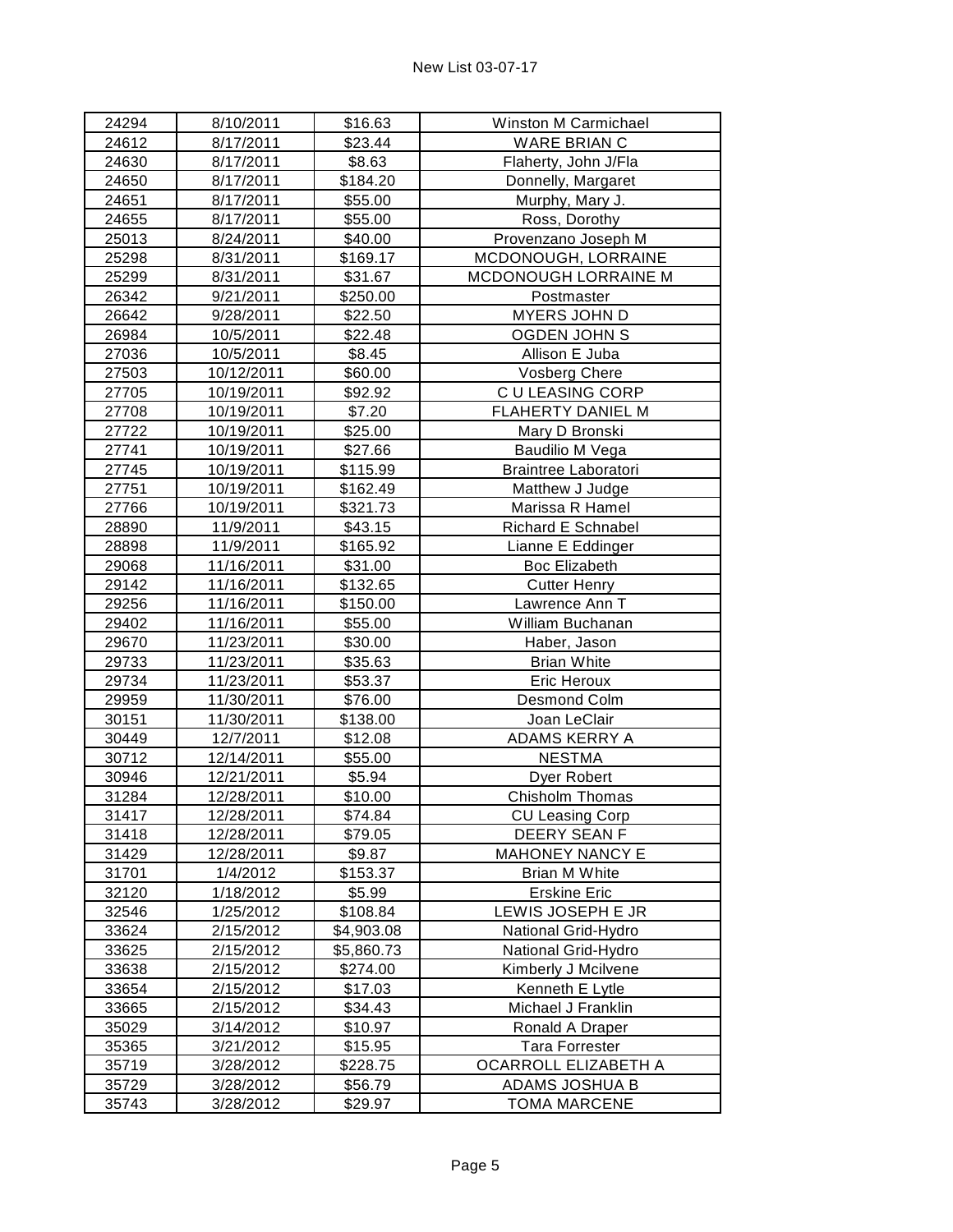| 35978          | 4/4/2012                 | \$50.00            | <b>LARKIN MICHAEL</b>                           |
|----------------|--------------------------|--------------------|-------------------------------------------------|
| 36563          | 4/18/2012                | \$6.88             | Jason Antoine                                   |
| 36564          | 4/18/2012                | \$11.99            | Wayne Johnson II                                |
| 36613          | 4/18/2012                | \$42.50            | <b>TICKETMASTER</b>                             |
| 36614          | 4/18/2012                | \$51.25            | <b>TICKETMASTER</b>                             |
| 36879          | 4/25/2012                | \$36.25            | <b>DIMMOTT NICOLE PATRI</b>                     |
| 36889          | 4/25/2012                | \$10.00            | CARUSO NICOLE                                   |
| 36894          | 4/25/2012                | \$10.00            | HENDERSON GRAEHAM RO                            |
| 36905          | 4/25/2012                | \$266.97           | Vw Credit Leasing Lt                            |
| 37587          | 5/9/2012                 | \$246.73           | George Lambert TR                               |
| 37588          | 5/9/2012                 | \$15.96            | Richard T McDevitt                              |
| 37596          | 5/9/2012                 | \$252.42           | Three LLCOP Nanotech                            |
| 37600          | 5/9/2012                 | \$27.72            | Hertz Claims Mgmt Co                            |
| 37608          | 5/9/2012                 | \$400.00           | Mary L McDonough, J                             |
| 37903          | 5/16/2012                | \$361.00           | MIIA Property & Casu                            |
| 38274          | 5/23/2012                | \$200.00           | Lane Mykel                                      |
| 38769          | 5/30/2012                | \$77.87            | <b>HAWKER GAIL L</b>                            |
| 38784          | 5/30/2012                | \$331.25           | <b>HOCK LORIA</b>                               |
| 38825          | 5/30/2012                | \$22.42            | Ceurvels Gerard J                               |
| 38826          | 5/30/2012                | \$109.40           | JOSEPH AYANNA L                                 |
| 38827          | 5/30/2012                | \$168.87           | JOSEPH AYANNA L                                 |
| 39451          | 6/13/2012                | \$69.81            | Ramy F Youssef                                  |
| 39488          | 6/13/2012                | \$15.12            | Bryan R Barmmer                                 |
| 39495          | 6/13/2012                | \$5.12             | Mary A Forti                                    |
| 39696          | 6/20/2012                | \$8.00             | Doran, Brian                                    |
| 39842          | 6/20/2012                | \$27.61            | Silvia Desimone                                 |
| 39915          | 6/20/2012                | \$130.00           | Thielker Robert                                 |
| 42028          | 6/30/2012                | \$158.39           |                                                 |
| 41749          | 8/1/2012                 | \$12.91            | Brodie Bozadjian                                |
| 41768          | 8/1/2012                 | \$14.77            | Coca Cola Bottling C                            |
| 41870          | 8/1/2012                 | \$50.93            | Marjorie F Martino                              |
| 42353          | 8/15/2012                | \$15.00            | <b>BADMINGTON GAIL M</b>                        |
| 42399          | 8/15/2012                | \$48.25            | Camilo A Silvelo                                |
| 42598          | 8/15/2012                | \$19.13            | Michael P Sheehan                               |
| 42634          | 8/15/2012                | \$20.00            | <b>OCONNOR DENIS M</b>                          |
| 42660          | 8/15/2012                | \$46.54            | Robert T Stadie                                 |
| 43372          | 9/5/2012                 | \$20.42            | BROWN JEFFREY T                                 |
| 43376          | 9/5/2012                 | \$23.70            | BURLEY JAMES J                                  |
| 43393          | 9/5/2012                 | \$42.50            | CIVITTOLO LISA M                                |
| 43546          | 9/5/2012                 | \$54.63            | MCDONOUGH LIAM EDWAR                            |
| 43568          | 9/5/2012                 | \$15.35            | NAPOLITANO LOUIS/CAT                            |
| 43587          | 9/5/2012                 | \$128.65           | NINE HUNDRED SIX INC                            |
| 43681          | 9/5/2012                 | \$139.56           | Venkata Bhamidpati                              |
| 44122          | 9/19/2012                | \$20.29            | Mahoney Michael                                 |
| 44292          | 9/26/2012                | \$6.27             | <b>BOYLE, DANIEL M</b>                          |
| 44316          | 9/26/2012                | \$16.41            | CEFAIL, STEVEN                                  |
| 44940          | 10/3/2012                | \$12.00            | <b>Toye Ralph</b>                               |
| 44969          | 10/3/2012                | \$65.00            | Voloudakis Jessica                              |
| 44989          | 10/10/2012               | \$237.50           | American Art Calenda                            |
| 45247          |                          |                    |                                                 |
|                | 10/10/2012               | \$42.75            | Robert Suh                                      |
| 45484<br>45494 | 10/17/2012<br>10/17/2012 | \$14.90<br>\$17.19 | J AND M FUEL INC<br><b>KEARNS PATRICK JOSEP</b> |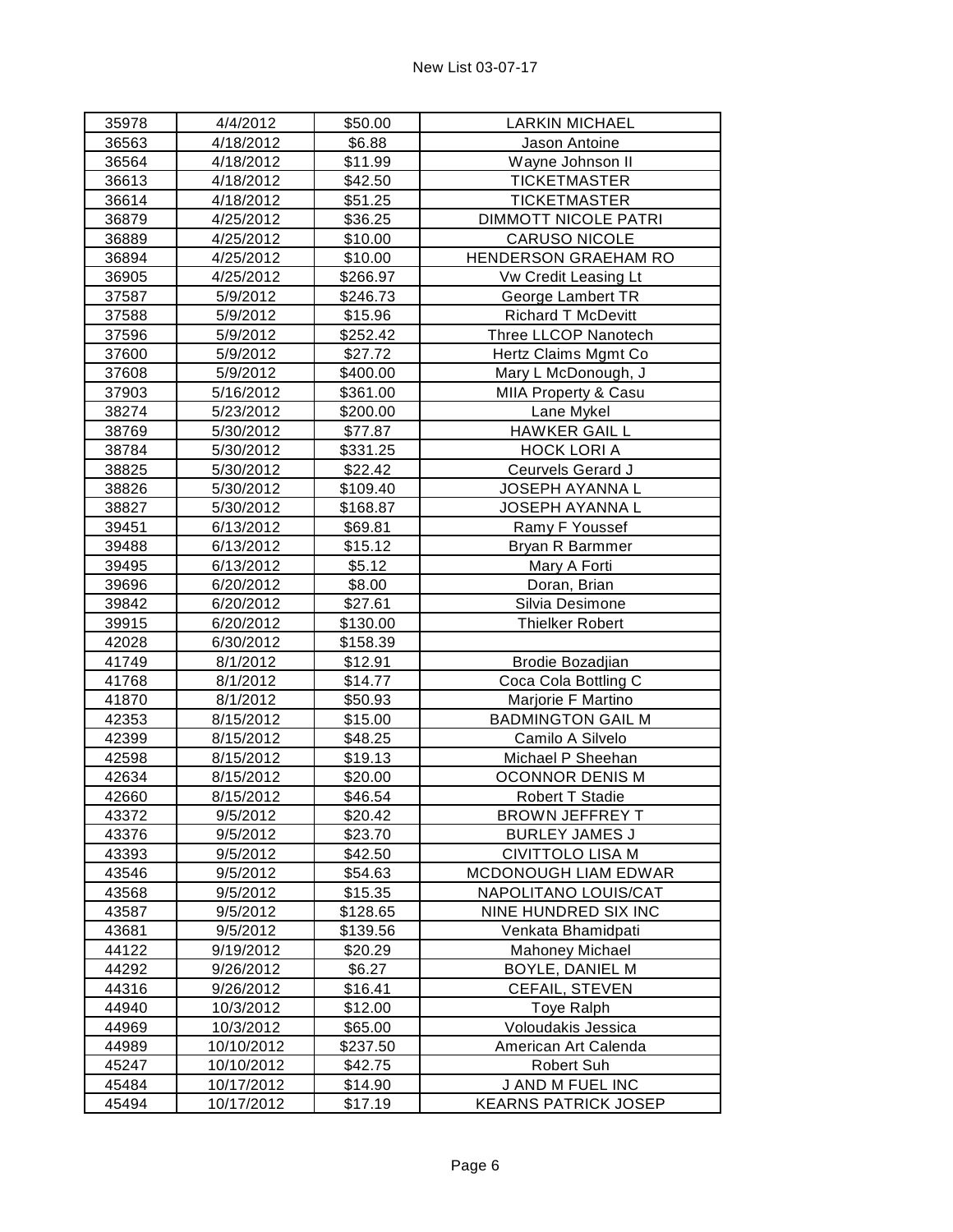| 45569 | 10/17/2012 | \$4.02     | Patricia McGowan             |
|-------|------------|------------|------------------------------|
| 45657 | 10/17/2012 | \$12.96    | <b>William Little</b>        |
| 46382 | 11/7/2012  | \$11.63    | DONOGHUE LOUISE M            |
| 46403 | 11/7/2012  | \$6.42     | FITZGERALD LISA              |
| 46428 | 11/7/2012  | \$5.42     | <b>GORMAN DOROTHY V TRS</b>  |
| 46440 | 11/7/2012  | \$5.54     | HARDIMAN JOHN P              |
| 46491 | 11/7/2012  | \$9.60     | <b>LINEHAN GAIL L</b>        |
| 46653 | 11/7/2012  | \$580.63   | Sleek Braintree LLC          |
| 47085 | 11/14/2012 | \$6.00     | Sun Mountain Sports          |
| 47177 | 11/21/2012 | \$44.79    | <b>BRODT BRIAN MICHAEL</b>   |
| 47248 | 11/21/2012 | \$34.38    | <b>GRANARA KELLY H</b>       |
| 47427 | 11/21/2012 | \$120.94   | UNITED RENTALS OF NE         |
| 48075 | 12/12/2012 | \$10.00    | <b>Braintree Vacuum Com</b>  |
| 48832 | 12/26/2012 | \$5.00     | JOY CHERYL A                 |
| 48838 | 12/26/2012 | \$5.00     | <b>KEVILLE DAVID P</b>       |
| 48864 | 12/26/2012 | \$37.15    | MERCER DAVID R               |
| 48893 | 12/26/2012 | \$5.00     | OSHEA MICHAEL DECLAN         |
| 48994 | 12/26/2012 | \$18.71    | WISE FRANCIS J III           |
| 49610 | 1/16/2013  | \$58.44    | <b>GRAY JOAN SULLIVAN</b>    |
| 50488 | 1/25/2013  | \$36.98    | UNITED RENTALS NORTH AMERICA |
| 51075 | 2/13/2013  | \$5.42     | Jacqueline Dallessan         |
| 51216 | 2/13/2013  | \$29.26    | <b>SUSAN BROWN</b>           |
| 51371 | 2/20/2013  | \$27.60    | <b>COGGESHALL HEATHER M</b>  |
| 51479 | 2/20/2013  | \$250.00   | <b>LYON ELLA M</b>           |
| 51500 | 2/20/2013  | \$15.70    | MULLEN NICOLE M              |
| 52806 | 3/20/2013  | \$20.94    | <b>ACCESS CASH INTERNAT</b>  |
| 52885 | 3/20/2013  | \$23.58    | <b>Collins Sean</b>          |
| 52968 | 3/20/2013  | \$47.61    | <b>HIGHLAND TEXACO</b>       |
| 52972 | 3/20/2013  | \$13.31    | HOT TOPIC #419               |
| 53059 | 3/20/2013  | \$28.00    | PRO-STAFF                    |
| 53217 | 3/27/2013  | \$10.00    | Anita I. Kemery              |
| 53368 | 3/27/2013  | \$19.38    | HUYNH HUONG N                |
| 53543 | 3/27/2013  | \$5.00     | WILBUR JOHN A                |
| 53571 | 4/3/2013   | \$461.41   | Atanasios Kyranis            |
| 53706 | 4/3/2013   | \$3.55     | Kelly L Johnson              |
| 53729 | 4/3/2013   | \$83.94    | Maryam Al Dhamen             |
| 54050 | 4/10/2013  | \$1,936.00 | Ed Lyons Fire Equipm         |
| 54311 | 4/17/2013  | \$31.58    | Curran Paul                  |
| 55215 | 5/8/2013   | \$23.90    | Brennan Richard A            |
| 55282 | 5/8/2013   | \$64.00    | Glover William               |
| 55348 | 5/8/2013   | \$14.07    | Morrison Mary M              |
| 55941 | 5/22/2013  | \$29.23    | ALMORA COSMETIC INC          |
| 56034 | 5/22/2013  | \$70.00    | <b>CLANCY MARY C</b>         |
| 56191 | 5/22/2013  | \$5.00     | JOHNSON JAMIE B              |
| 56212 | 5/22/2013  | \$46.67    | <b>KOWALSKI FRANCIS A</b>    |
| 56337 | 5/22/2013  | \$24.00    | Palingo Matt                 |
| 56373 | 5/22/2013  | \$50.00    | RICHARDI MICHAEL L           |
| 56749 | 5/29/2013  | \$25.00    | Municipal Elec Insp          |
| 57100 | 6/5/2013   | \$9.99     | <b>LINESARY CEZAIRE</b>      |
| 57236 | 6/5/2013   | \$92.35    | STEPHANIE KIMBALL            |
| 58088 | 6/26/2013  | \$52.50    | <b>BRADLEY MARGARET C</b>    |
| 58218 | 6/26/2013  | \$5.00     | <b>KEKA ARJAN P</b>          |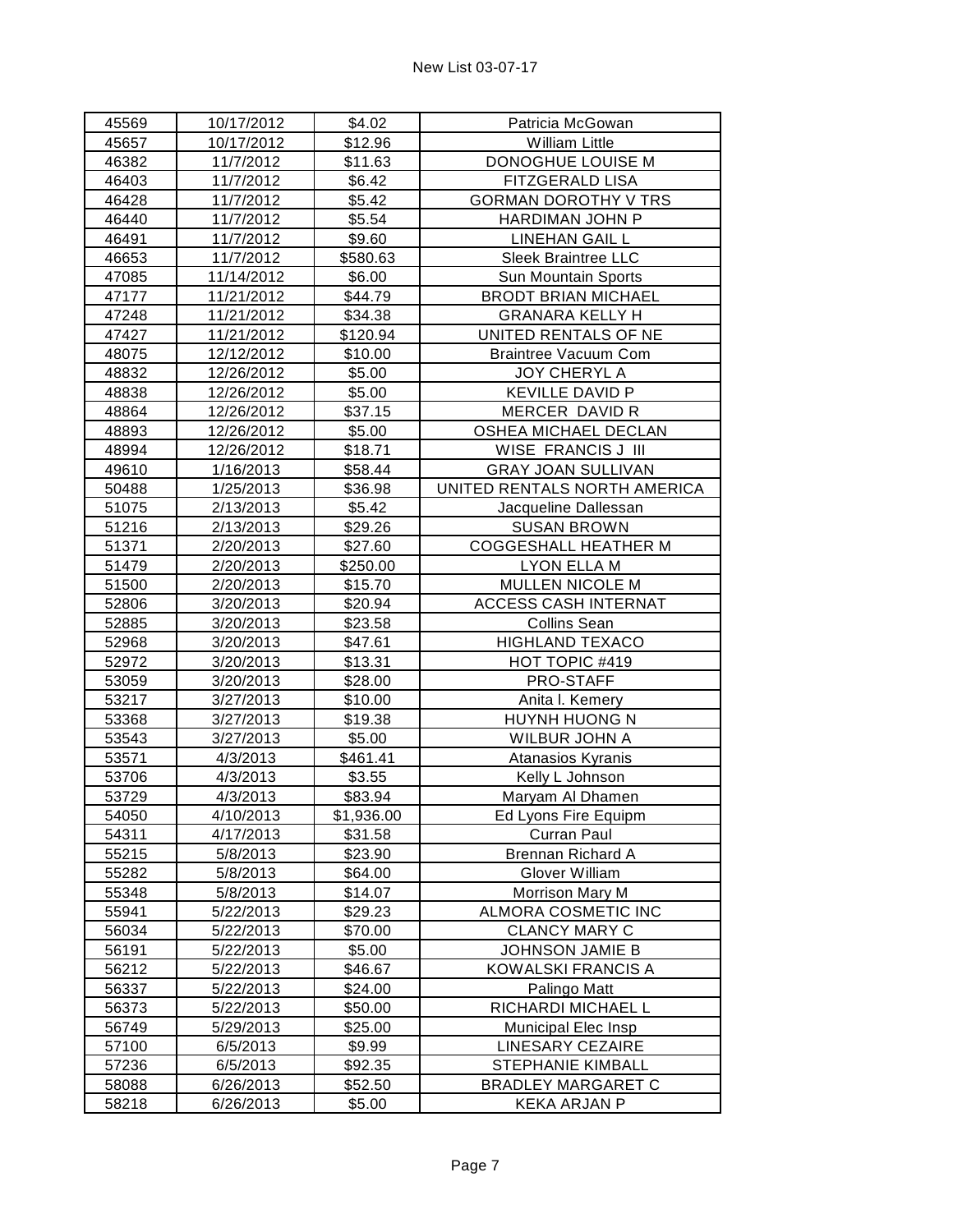| 58284 | 6/26/2013  | \$5.00   | OROURKE MARYANN             |
|-------|------------|----------|-----------------------------|
| 58918 | 6/28/2013  | \$166.95 | 146 Supply Center, I        |
| 58879 | 7/3/2013   | \$11.10  | Walter P Christian          |
| 58791 | 7/3/2013   | \$5.68   | Johnathan D Bowers          |
| 59959 | 7/24/2013  | \$165.00 | <b>Connolly Paula</b>       |
| 60331 | 7/31/2013  | \$196.65 | Cost Monica D               |
| 60349 | 7/31/2013  | \$309.97 | <b>DECLAN HAWES</b>         |
| 60377 | 7/31/2013  | \$10.00  | FOLEY, CATHERINE            |
| 60455 | 7/31/2013  | \$87.59  | Kimberly M Mcauley          |
| 60606 | 7/31/2013  | \$10.00  | SORENSEN KIRSTEN D          |
| 61456 | 8/21/2013  | \$23.54  | JOSEPH J MCCLUSKEY          |
| 61459 | 8/21/2013  | \$93.37  | <b>KENNETH KIRKLAND</b>     |
| 61548 | 8/21/2013  | \$10.00  | SALIMBAS, JOHN              |
| 61587 | 8/21/2013  | \$305.83 | <b>TOYOTA MOTOR CREDIT</b>  |
| 62082 | 9/4/2013   | \$14.95  | JOSEPH M SPAULDING          |
| 63004 | 9/25/2013  | \$19.17  | <b>BRODEUR JOSEPH A</b>     |
| 63050 | 9/25/2013  | \$9.03   | <b>CURRAN JON W TRUSTEE</b> |
| 63072 | 9/25/2013  | \$7.45   | DZENGELESKI EDWARD +        |
| 63194 | 9/25/2013  | \$5.14   | LEET PAUL M                 |
| 64291 | 10/16/2013 | \$5.00   | <b>BOWEN, STEPHEN</b>       |
| 64313 | 10/16/2013 | \$400.00 | CALLAHAN RICHARD W          |
| 64465 | 10/16/2013 | \$518.88 | MALONE MARY R LE            |
| 64609 | 10/16/2013 | \$249.08 | <b>THOMPSON PERCY</b>       |
| 64654 | 10/16/2013 | \$122.98 | Woodwards Auto Sprin        |
| 65419 | 11/6/2013  | \$169.07 | <b>Cogswell Christopher</b> |
| 65443 | 11/6/2013  | \$60.48  | Dileym Tagread F            |
| 65521 | 11/6/2013  | \$82.09  | Hurley Matthew D            |
| 65543 | 11/6/2013  | \$16.86  | Levack Benjamin A           |
| 65559 | 11/6/2013  | \$137.89 | Mattie George J             |
| 65636 | 11/6/2013  | \$40.05  | Oshea Geraldine M           |
| 65641 | 11/6/2013  | \$11.52  | Papaconstadinou Cons        |
| 65705 | 11/6/2013  | \$39.54  | Staph Kathryn E             |
| 65970 | 11/13/2013 | \$2.62   | Indelicato Arlene           |
| 66196 | 11/20/2013 | \$6.04   | <b>BARNES JULIE A</b>       |
| 66377 | 11/20/2013 | \$644.79 | JAMES-SOMMER PAMELA         |
| 66385 | 11/20/2013 | \$51.77  | <b>KELLY BRIAN T</b>        |
| 66392 | 11/20/2013 | \$27.08  | LABELLA-BOGNANNO LAU        |
| 66424 | 11/20/2013 | \$15.00  | MCKENZIE MARY CHEEVE        |
| 67346 | 12/4/2013  | \$14.06  | PATRICIA A FLANAGAN         |
| 67432 | 12/4/2013  | \$13.00  | Williams Kimberly J         |
| 67519 | 12/11/2013 | \$19.59  | CAREY JR, WILLIAM J         |
| 67849 | 12/18/2013 | \$21.59  | <b>Cogswell Christopher</b> |
| 67947 | 12/18/2013 | \$88.65  | Huynh Jimmy P               |
| 67970 | 12/18/2013 | \$39.66  | Macleod James P             |
| 68041 | 12/18/2013 | \$90.05  | Poodari Srinivas            |
| 68077 | 12/18/2013 | \$62.88  | Skorich John G              |
| 68174 | 12/18/2013 | \$80.41  | Williams Kevin L            |
| 68476 | 12/25/2013 | \$10.63  | <b>SANTO SHEREE L</b>       |
| 68598 | 1/2/2014   | \$29.93  | <b>CELINA LE</b>            |
| 69512 | 1/22/2014  | \$8.44   | <b>DOSSANTOS ELIEL</b>      |
| 69609 | 1/22/2014  | \$30.21  | <b>KEATING BRYAN F</b>      |
| 69859 | 1/29/2014  | \$93.71  | Allice V Gholson            |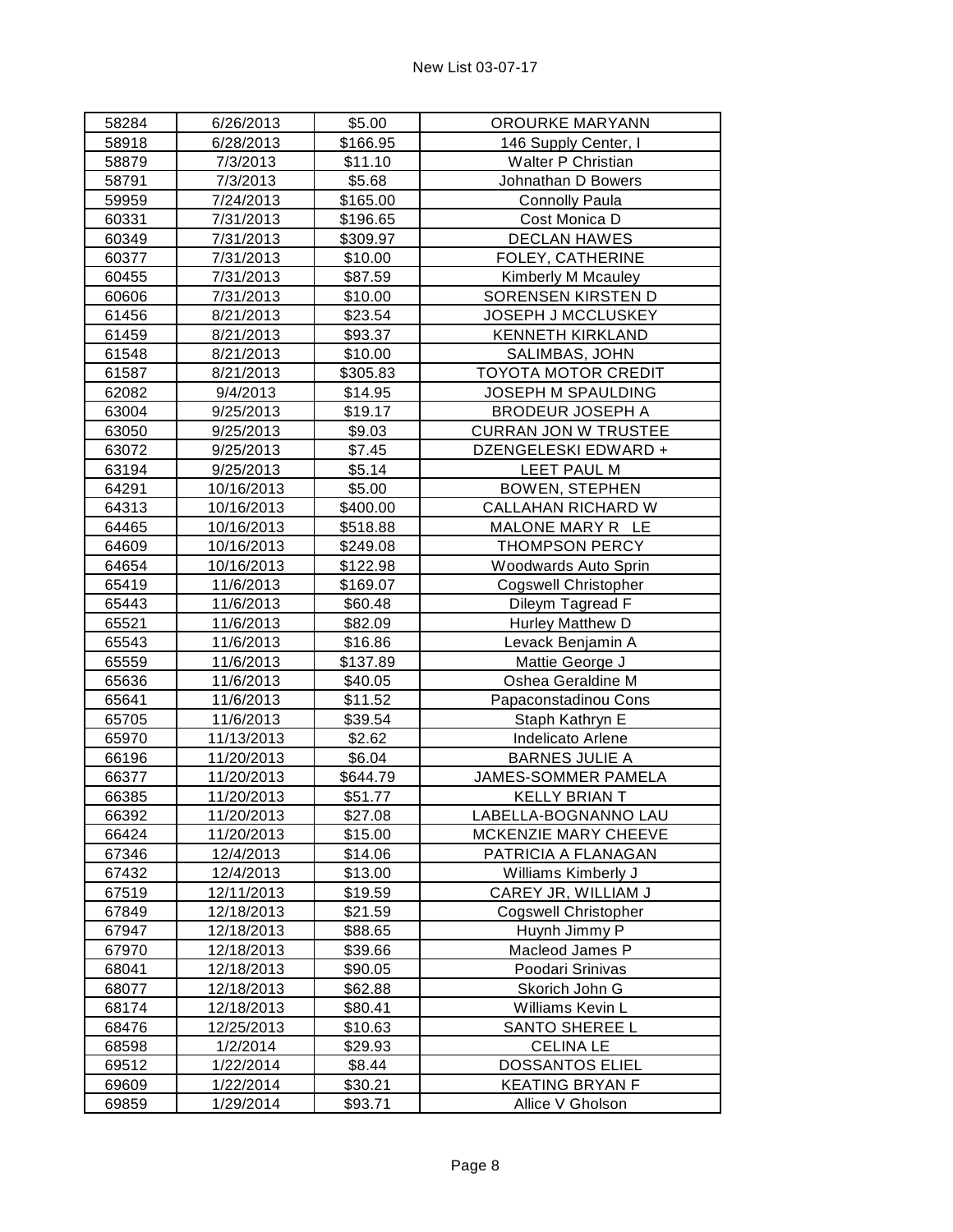| 69909 | 1/29/2014 | \$260.56 | <b>Bst Fit</b>              |
|-------|-----------|----------|-----------------------------|
| 69954 | 1/29/2014 | \$1.29   | Elizabeth Kostro            |
| 70104 | 1/29/2014 | \$112.00 | <b>Pratt Steve</b>          |
| 71016 | 2/19/2014 | \$5.00   | <b>BARBA LINDA J</b>        |
| 71153 | 2/19/2014 | \$6.59   | GREENWOOD JOSEPH            |
| 71206 | 2/19/2014 | \$112.00 | <b>McIntyre Marty</b>       |
| 71221 | 2/19/2014 | \$21.27  | MUSCHETTE RICHARDA L        |
| 71290 | 2/19/2014 | \$5.00   | SHEA ELLEN A                |
| 71647 | 2/26/2014 | \$7.50   | Joseph R Driscoll At        |
| 71905 | 3/5/2014  | \$8.82   | Dovner Scott A              |
| 71941 | 3/5/2014  | \$241.44 | <b>Gouldstone Andrew</b>    |
| 71964 | 3/5/2014  | \$10.44  | loug Tatiana                |
| 72369 | 3/12/2014 | \$20.00  | John E. Reid & Assoc        |
| 72482 | 3/12/2014 | \$0.00   | <b>Rexel CLS</b>            |
| 72649 | 3/19/2014 | \$49.64  | <b>BST FIT</b>              |
| 72739 | 3/19/2014 | \$10.00  | <b>HALL SHAWN B</b>         |
| 72828 | 3/19/2014 | \$629.50 | O'Connor Thomas C.          |
| 73070 | 3/26/2014 | \$134.31 | Flanagan Brendan P          |
| 73380 | 4/2/2014  | \$12.00  | Chisholm Thomas             |
| 73831 | 4/9/2014  | \$8.54   | LEWIS CHARLTON M            |
| 73955 | 4/9/2014  | \$5.00   | RIVERA CARMEN E             |
| 74123 | 4/16/2014 | \$24.00  | Chisholm Thomas             |
| 74519 | 4/23/2014 | \$51.25  | <b>CURTO MAX</b>            |
| 74751 | 4/23/2014 | \$68.40  | Sergio Demingo Gil          |
| 74792 | 4/23/2014 | \$61.67  | TOCHKA JOSEPH L             |
| 75926 | 5/21/2014 | \$500.00 | <b>Carson Christopher</b>   |
| 76714 | 6/4/2014  | \$96.00  | Blue Cross & Blue Sh        |
| 76846 | 6/4/2014  | \$82.14  | Lilian T Mac                |
| 77459 | 6/18/2014 | \$12.00  | Chisholm Thomas             |
| 77558 | 6/18/2014 | \$258.00 | <b>Life Support Systems</b> |
| 77620 | 6/18/2014 | \$135.00 | Paula Connolly              |
| 77754 | 6/19/2014 | \$233.89 | Treasurer                   |
| 77790 | 6/25/2014 | \$15.76  | <b>Anthony Yudis</b>        |
| 77876 | 6/25/2014 | \$18.29  | <b>BURKE MARY E</b>         |
| 77970 | 6/25/2014 | \$10.70  | DICENSO ALBERICO            |
| 77976 | 6/25/2014 | \$9.72   | DISCUS DENTAL, LLC          |
| 78002 | 6/25/2014 | \$42.76  | EDA S CAFE                  |
| 78046 | 6/25/2014 | \$696.90 | FORTI MARY A                |
| 78074 | 6/25/2014 | \$28.42  | <b>GRAND REALTY TRUST</b>   |
| 78143 | 6/25/2014 | \$41.91  | <b>JOHN FOY</b>             |
| 78180 | 6/25/2014 | \$8.70   | <b>LESCINSKAS SCOTT</b>     |
| 78263 | 6/25/2014 | \$12.08  | MITCHELL RICHARD F          |
| 78272 | 6/25/2014 | \$105.54 | <b>MULLOY MARION LE</b>     |
| 78293 | 6/25/2014 | \$290.49 | NEWCOMB ENTERPRISES         |
| 78297 | 6/25/2014 | \$14.27  | NICHOLS BRADLEY JAME        |
| 78330 | 6/25/2014 | \$5.75   | PANERA LLC                  |
| 78351 | 6/25/2014 | \$15.57  | PRATT STEPHEN F             |
| 78403 | 6/25/2014 | \$25.01  | SALISBURY ELISABETH         |
| 78408 | 6/25/2014 | \$7.63   | <b>SCOTT JOAN MARIE</b>     |
| 78423 | 6/25/2014 | \$909.13 | <b>SMYTH ANTOINETTE</b>     |
| 78448 | 6/25/2014 | \$42.47  | STEVENSON HELEN R TR        |
| 78465 | 6/25/2014 | \$27.89  | TELLIER JOHN C              |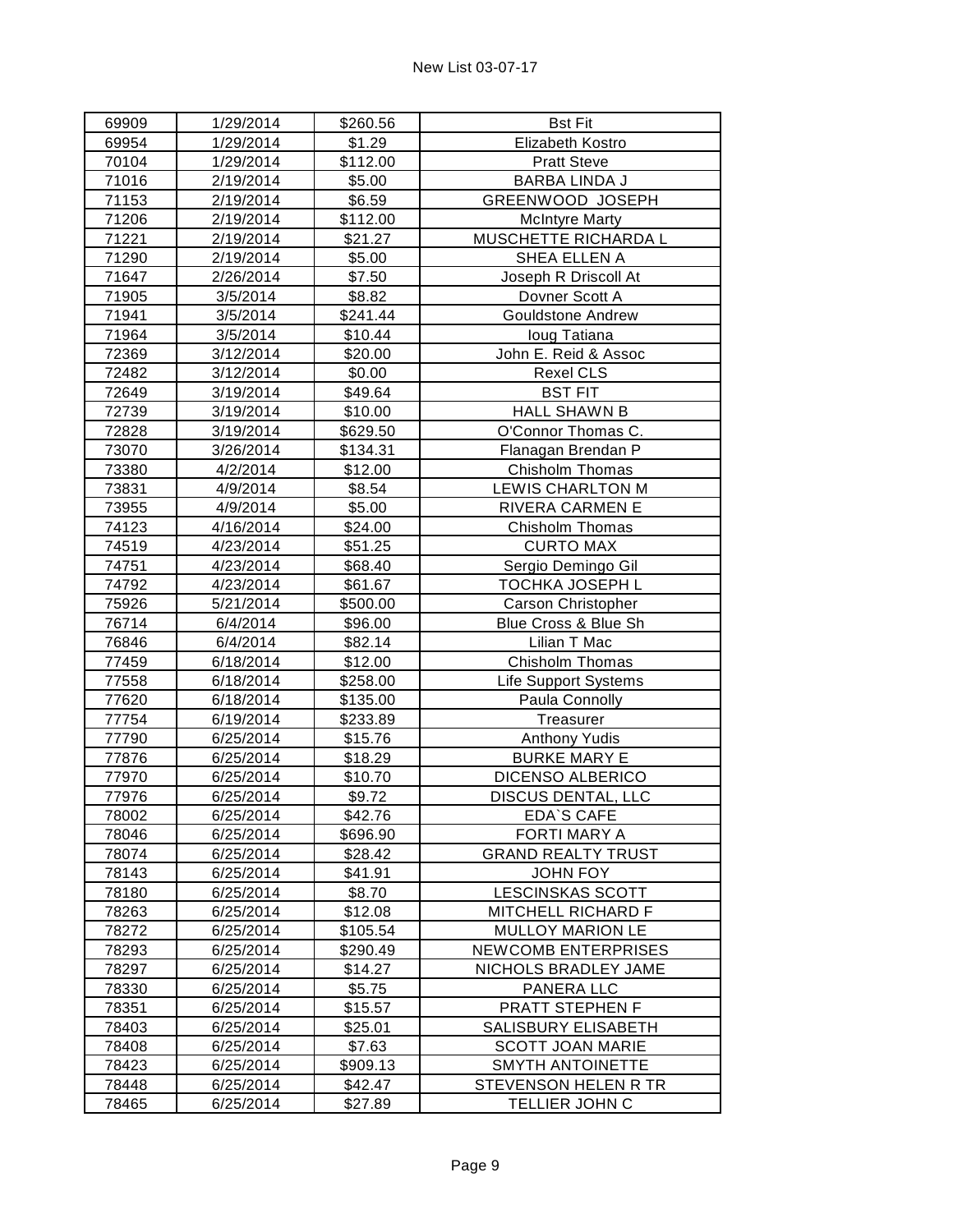| 78491 | 6/25/2014  | \$37.81    | TSE STEPHANIE PUI YE        |
|-------|------------|------------|-----------------------------|
| 78508 | 6/25/2014  | \$205.65   | <b>VENTOLA WILLIAM</b>      |
| 78533 | 6/25/2014  | \$22.50    | <b>WALLACE DEREK</b>        |
| 79314 | 6/27/2014  | \$12.00    | Paige Michael A             |
| 79599 | 6/28/2014  | \$35.00    | Howard, Kaitlyn             |
| 79642 | 6/28/2014  | \$120.00   | Powers James                |
| 79644 | 6/28/2014  | \$88.21    | Quincy Adams Garden         |
| 80240 | 7/30/2014  | \$26.00    | CLARK, JAMES                |
| 80355 | 7/30/2014  | \$10.00    | NAY, MARJORIE               |
| 80577 | 8/6/2014   | \$14.82    | Cazares Jr David P          |
| 80590 | 8/6/2014   | \$156.40   | COYNE, ALEXANDRA S          |
| 80593 | 8/6/2014   | \$66.31    | Curadossi Paul L            |
| 80692 | 8/6/2014   | \$157.61   | <b>LEPAR KATHLEEN</b>       |
| 80735 | 8/6/2014   | \$5.19     | Nammalvar Venkatesan        |
| 80772 | 8/6/2014   | \$64.62    | OHARE SCOTT J               |
| 80837 | 8/6/2014   | \$1,804.54 | <b>SUBWAY</b>               |
| 80897 | 8/6/2014   | \$68.80    | Walsh John                  |
| 81629 | 8/27/2014  | \$24.00    | Chisholm Thomas             |
| 81854 | 8/27/2014  | \$14.37    | ROWE DONNA L                |
| 83135 | 9/24/2014  | \$260.00   | Muscente Benjamin A         |
| 83222 | 9/24/2014  | \$16.33    | <b>Tomczyk Catherine</b>    |
| 83586 | 10/1/2014  | \$78.00    | Medina Nester               |
| 83597 | 10/1/2014  | \$17.08    | MOHAMMAD FAHIM              |
| 83666 | 10/1/2014  | \$336.00   | Reynolds Thomas J           |
| 83864 | 10/8/2014  | \$11.50    | Cerilli Margaret K          |
| 84089 | 10/8/2014  | \$6.97     | Zeoli Norma                 |
| 84603 | 10/22/2014 | \$45.30    | EDLEMAN, ERIC               |
| 85193 | 11/5/2014  | \$120.23   | Ashley, Trevor T            |
| 85219 | 11/5/2014  | \$13.08    | Bickford, Tess A            |
| 85305 | 11/5/2014  | \$39.52    | Doherty, Daniel P           |
| 85349 | 11/5/2014  | \$136.57   | Garofalo, Anthony           |
| 85356 | 11/5/2014  | \$17.39    | Gilfoy, Bruce S             |
| 85407 | 11/5/2014  | \$19.78    | Johnson, Alexis R           |
| 85596 | 11/5/2014  | \$8.83     | Shaughnessy Teresa C        |
| 85614 | 11/5/2014  | \$32.50    | <b>Stano Terese</b>         |
| 85662 | 11/5/2014  | \$114.09   | Walsh, Tiffani              |
| 86210 | 11/19/2014 | \$2,598.03 | <b>Hearst Television</b>    |
| 86583 | 11/26/2014 | \$144.40   | <b>GALLUCCIO JEAN M</b>     |
| 86652 | 11/26/2014 | \$5.00     | LARSON HARVEY J             |
| 86657 | 11/26/2014 | \$18.44    | LEONVARGAS JUAN             |
| 87818 | 12/17/2014 | \$200.00   | Montilio Baking Comp        |
| 88029 | 12/24/2014 | \$55.83    | <b>Barnes Veronica</b>      |
| 88100 | 12/24/2014 | \$372.04   | Elmenhorst Eva Maria        |
| 88130 | 12/24/2014 | \$6.59     | <b>Gustafson Elizabeth</b>  |
| 88315 | 12/24/2014 | \$28.27    | Visconti Gerald             |
| 89027 | 1/14/2015  | \$9.00     | Maynard George M            |
| 89887 | 1/28/2015  | \$94.50    | <b>TELESECTOR RESOURCES</b> |
| 91077 | 2/25/2015  | \$154.69   | Joseph Reginald             |
| 91079 | 2/25/2015  | \$160.72   | Keefe Anne Marie            |
| 91140 | 2/25/2015  | \$70.88    | Peterson Jason M            |
| 91320 | 3/4/2015   | \$93.64    | Brownell's Inc.             |
| 91742 | 3/11/2015  | \$30.00    | Fitzgerald John             |